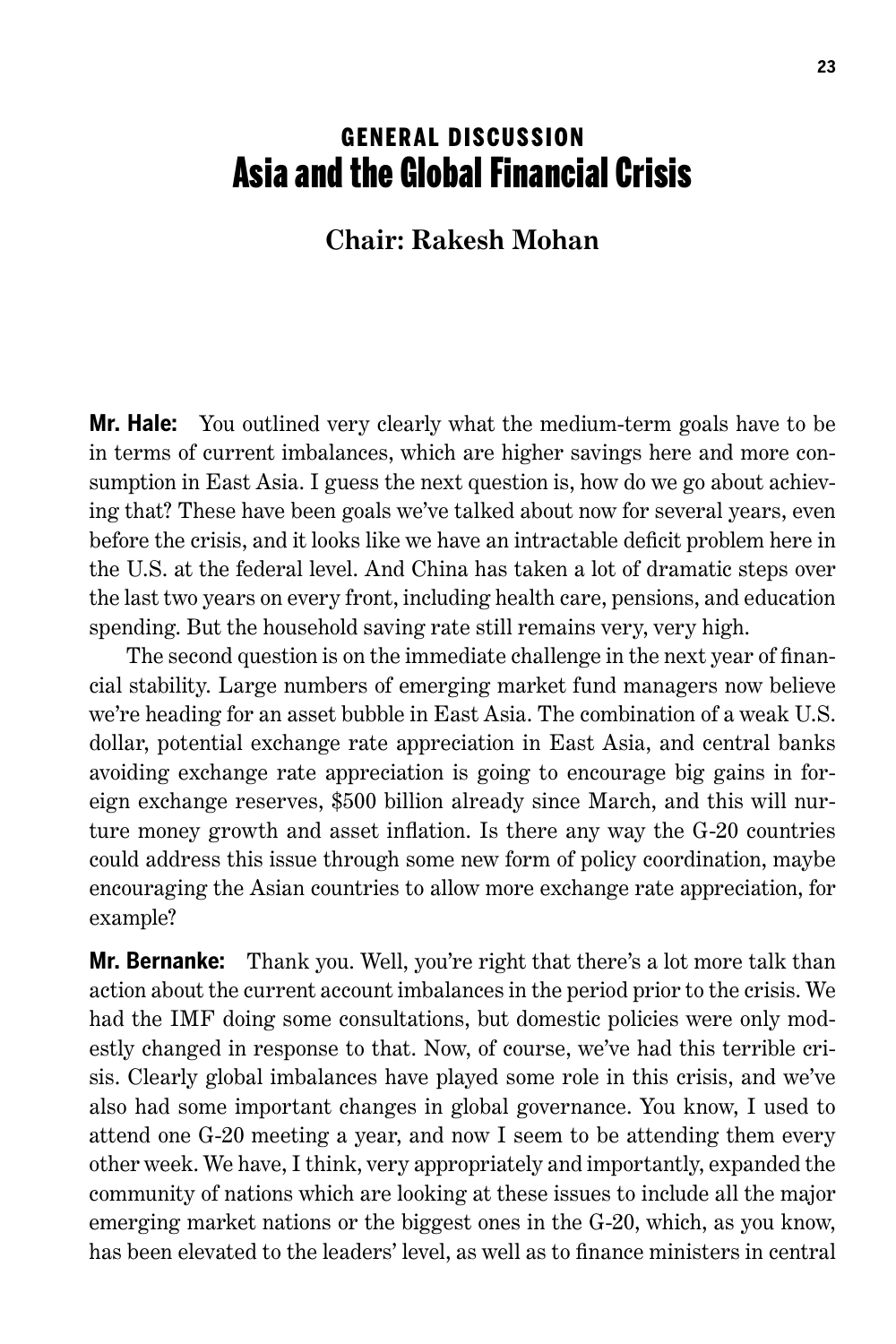banks. And the G-20 communique from the most recent meeting was very clear, and it was signed on to by China and Asian countries as well as by the industrial countries, about the importance of restoring balance and sustainable growth in the global economy. So, I think there is certainly more urgency now than there was, and there's more legitimacy to the governance process that should bring about greater balance.

I think, in the case of the United States, you're right, we have a difficult fiscal situation. But I think our policymakers recognize that we need to develop a fiscal exit strategy which will involve a trajectory towards sustainability. As I described in my remarks, that's critically important in order to maintain confidence in our economy, confidence in our currency, and so on. I know that's very well understood in Washington. By the same token, I believe that the Chinese, and the other Asian countries to a greater extent, are looking more seriously at rebalancing. The five-year plan in China, which now incorporates more social developments and more domestic spending, does appear to be having some effect, although it's very early and, of course, it is difficult to make such large changes. But I do think that we need both sides to participate in this rebalancing process. Now that we have a governance process which is supporting it and is directing the IMF and other international agencies to support that process, I think we have a better chance of getting there. In any case, I believe it's extraordinarily urgent, and I think most people would agree with me.

On asset price bubbles, I understand that's a concern. The Asians have been concerned about it. One way to address it would be through greater exchange rate flexibility, coupled perhaps with offsetting movements in fiscal policy. But clearly it's an issue that the Asians are going to have to pay close attention to as they look at all the different objectives they're trying to reach with their various policy instruments.

## **Mr. Mohan:** Do you have a question?

**Mr. Dooley:** I think before we put a huge effort into eliminating imbalances, it would be useful to know, and we'll discuss this for the next two days presumably, what the connection was between the imbalances and the crisis we just had. You said they're clearly related, but, at least in my mind, there's no clear mechanism that we can point to and say, ah, there is a link between international imbalances and the crisis we've had. The other link is between insufficient regulation and the crisis. Since we have limited resources for reform, it seems to me we need to establish which of those links is more important before we go too far down the road of reform.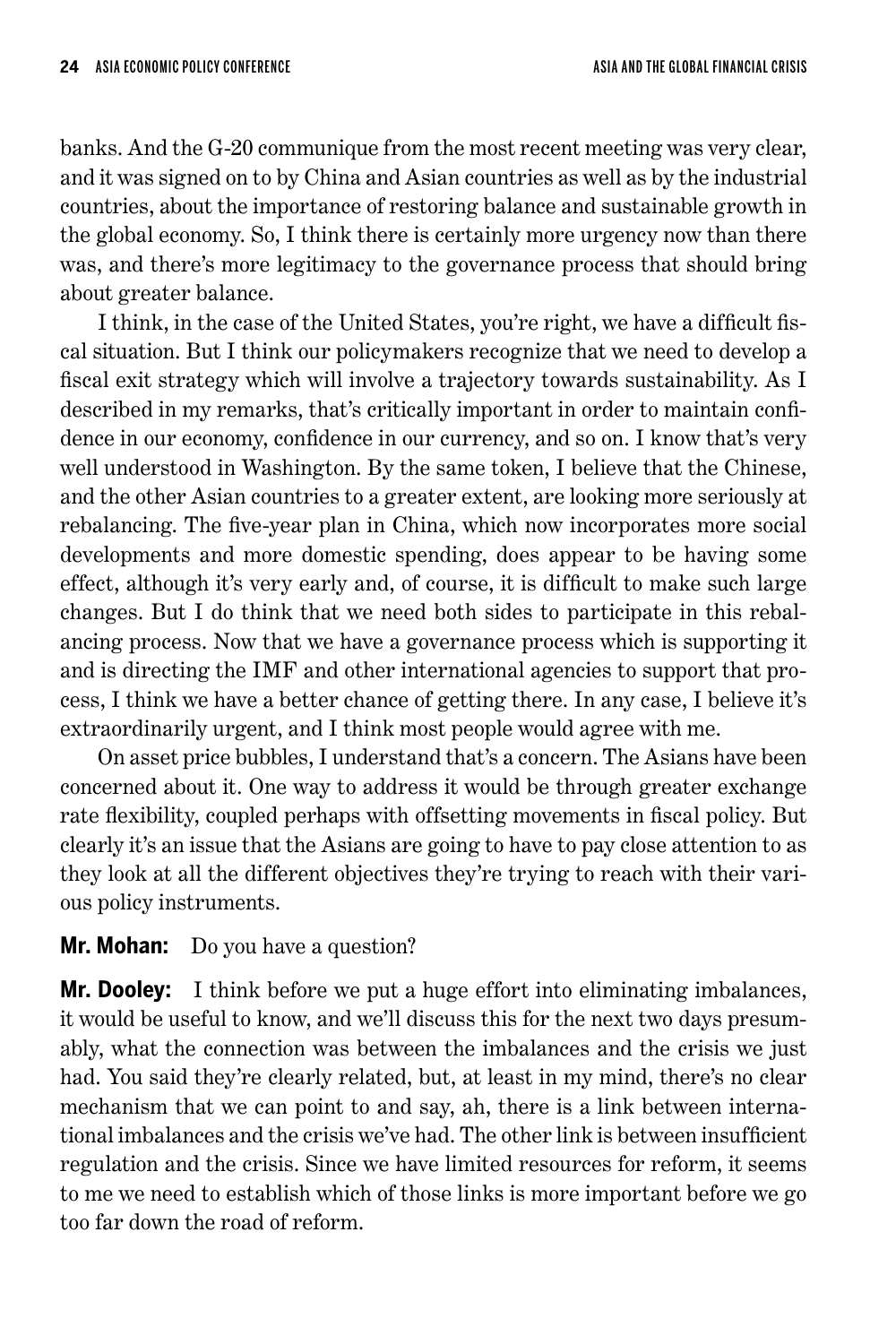**Mr. Bernanke:** Well, it's certainly true the relationship between global imbalances and the crisis is a complex one, and I know that the Obstfeld and Rogoff paper later this morning is going to look at some of the complexities in that relationship. But I think we could hardly fail to be struck by what, in retrospect, is the parallel between the global financial crisis we're seeing now and the emerging market crises we saw in the '90s and many other periods. What those crises constituted were large capital inflows into a country and a financial system that, either because of immaturity in the financial structure itself or because of inadequate transparency in regulation, proved unable to manage adequately those inflows. And so, whatever complex story we end up telling about this crisis, clearly part of it was the fact that a lot of capital flowed into the industrial countries. The United States, of course, had a current account deficit of about 6 percent of GDP, corresponding to large capital inflows, which would not be a problem if we had invested and managed that money appropriately. But evidently we were not able to do that. Our financial regulatory system, financial private sector, and risk management mechanisms were overwhelmed and did not do a good job. As a result, there's a close interaction, I think, between capital inflows and the financial regulatory system. So, personally, I think you're going to have to address both of them, conceding that there are many complex interactions going on. But, to me, I think, there's a clear parallel to literally dozens of crises that we've seen previously. We were too smug. We saw this happening in emerging markets. We said it wouldn't happen in the United States, but a very similar pattern existed here as existed in other countries.

## **Mr. Mohan:** Last question, Barry?

**Mr. Eichengreen:** After the Asia crisis, many countries concluded that they need more reserves, that they need more insurance in one form or another from shocks. And that creates a tension with the desire we all feel for global rebalancing. So the question is, do you see other mechanisms through which they could obtain the insurance they need?

**Mr. Bernanke:** Well, the motivations for accumulating foreign reserves are complex. In some cases, you have countries that have reserves that exceed all of their external debt, and so it's not clear that the reserves are simply there to address potential financial crises. They're also there as the byproduct of various policies relating to global imbalances in trade. So, I think that if we address the issues relating to global imbalances, to some extent problems with reserves will be addressed as well. Now, your question is alluding to alternative insurance